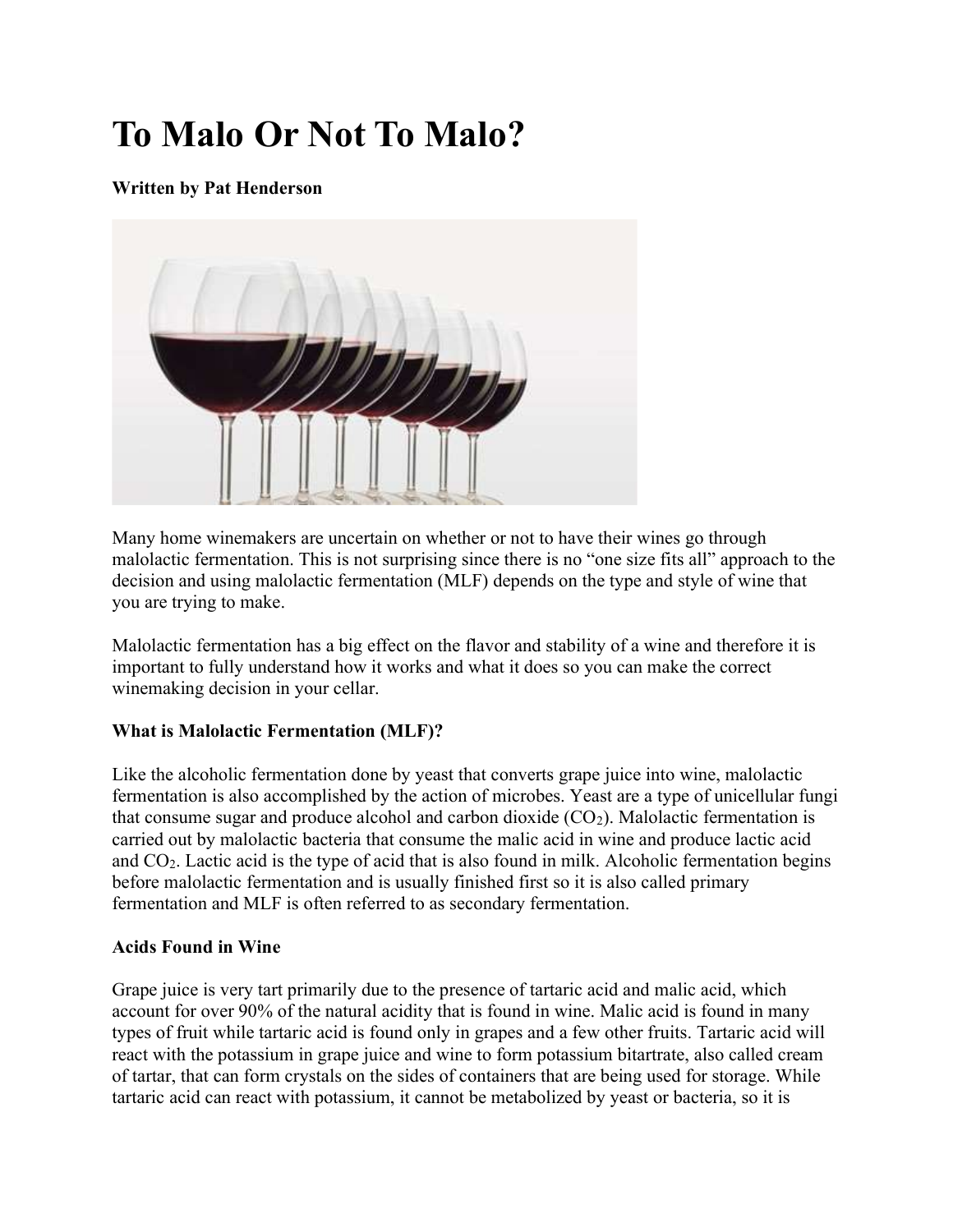microbially stable. Malic acid by comparison can be used as an energy source by malolactic bacteria during MLF so it is not microbially stable in wine.

#### Malolactic Bacteria

There are many types of bacteria that can grow in wine, but fortunately for us none are human pathogens. Malolactic are the most common bacteria found in wine and there are several different types, some more suited to winemaking than others. Strains of *Oenococcus oeni* are the preferred species to be used for malolactic fermentation; it ferments relatively quickly and does not produce off flavors. Pediococcus and Lactobacillus can also carry out malolactic fermentation but produce off flavors so they are considered spoilage bacteria.

Malolactic bacteria are fastidious microbes that often cause headaches for winemakers. Conditions must be just right for them to grow and often when they do, they ferment slowly. Malolactic bacteria require many nutrients and usually do best in young wines that have not been settled or filtered and are still a little cloudy. They also grow best in low acid/high pH conditions and warm temperatures. Remember pH is an inverse measure of acidity so a low pH wine has more acid than a high pH wine. Frequently when the cellar cools down during the winter months, the malolactic fermentation will suspend until things warm up again in the spring. Most importantly, malolactic bacteria are very sensitive to sulfur dioxide and will not grow if there is significant free  $SO<sub>2</sub>$ .

When compared to the primary fermentation performed by yeast, malolactic fermentation is not nearly as dramatic. When malolactic fermentation is underway, the wine will take on a spritzy character from the evolution of  $CO<sub>2</sub>$  gas and will also have a slight pearlescent sheen. Yeast produce a great deal of  $CO<sub>2</sub>$  making it obvious that fermentation is taking place, just as when the bubbling of  $CO<sub>2</sub>$  stops and the juice no longer tastes sweet it is apparent that primary fermentation has finished. By contrast malolactic bacteria grow much more slowly than yeast and do not produce nearly as much  $CO<sub>2</sub>$  making it less evident that malolactic fermentation is taking place. This has fooled many novice winemakers into thinking that malolactic fermentation is complete when it is not and they bottle the wine only to have it spoil when MLF begins again in the bottle. For this reason it is always a good idea to test the wine before bottling to insure MLF is complete. Malolactic fermentation is considered finished if the level of malic acid is less than 0.25 grams/liter  $(g/L)$  or there is an absence of a malic spot on a paper chromatogram. (I speak from experience on this, my first wine, a 1981 Cabernet Sauvignon fermented in a dorm room closet, tasted great when I bottled it in the spring, but when things warmed up in the summer it started popping corks!)

# Effects of MLF

The most important effect of malolactic fermentation is deacidification. Since lactic acid is less acidic than malic acid, a wine that has had its malic acid replaced with lactic acid by MLF will be noticeably less tart. The amount of the shift in acidity depends of the ratio of malic acid to tartaric acid in the must or juice. Grapes grown in cool regions have a higher ratio of malic to tartaric acid and the shift in acidity will be greater than that of grapes grown in warm regions.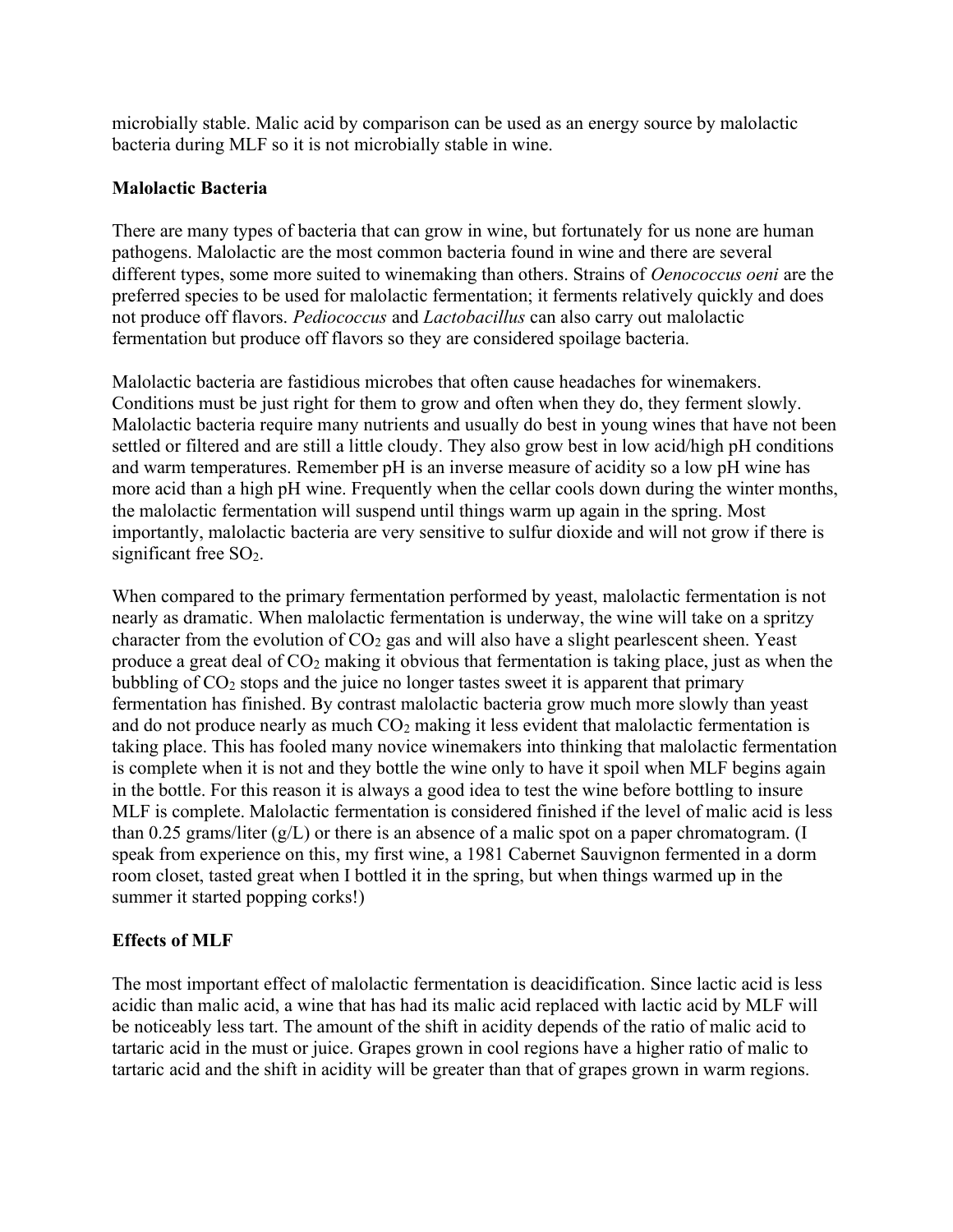This change of acidity affects the flavor, stability and ageability of the wine. Less acidity means that the wine will taste softer and less crisp after malolactic fermentation. A wine that has gone though malolactic fermentation will also be a little less fruity in character and slightly more complex.

Malolactic bacteria also produce the compound diacetyl which has a buttery odor and particularly white wines that have gone through MLF will take on a buttery aroma.

Since all wine microbes (including spoilage ones) grow better in low acid conditions, malolactic fermentation can make a wine more prone to attack from spoilage microbes. The ageability of a wine is also influenced by its acidity and a wine with high acid will be more ageable than a similar wine with low acid. It is easy, however, for a winemaker to compensate for these effects on stability and ageability by adjusting the wine with tartaric acid when the MLF is complete.

Although the lower acid of a wine after malolactic fermentation can make it more susceptible to spoilage microbes, it does make the wine immune to the risk of malolactic fermentation after the wine is bottled. Many home winemakers prefer to have their wines go though MLF in the cellar just so they do not have to go to the trouble of sterile filtering the wine or worrying about malolactic fermentation taking place after bottling.

#### Which Wines Will Benefit?

When deciding on whether or not to put your wine through malolactic fermentation, you need to think about what it will do to the wine's flavor and stability. Most reds and some whites benefit from malolactic fermentation depending on the style that you are trying to make. Since the primary effect of MLF is the lowering of acidity, it is more useful in wines that are a little too tart than in low acid wines that already do not have enough acid.

For red wines, many winemakers opt for malolactic fermentation even if their wines are not high in acid because they feel it is easier to let it go through and be finished than trying to prevent it during the many months that the wine undergoes barrel aging. Another advantage of this is since malolactic fermentation after bottling would not be a concern, you do not need to sterile filter the wine or add preservatives to prevent malolactic bacteria growth. However in hot growing regions where the grapes come in with very low natural acidity it is more common to avoid MLF with reds.

White wines that have a flavor profile that is based on lots of fruity and floral character and crisp acidity have little to gain from malolactic fermentation. These include wines such as Riesling, Gewürztraminer, Pinot Gris, Sauvignon Blanc and Muscat. Often this style of wine is finished with a little residual sugar so they would have to be sterile filtered anyway to prevent alcoholic fermentation in the bottle.

Malolactic fermentation is more appropriate for Chardonnays; adding body and lowering acid giving them a more rich and creamy character. The buttery flavors produced by MLF are also more complementary to Chardonnay, especially if they are fermented in oak.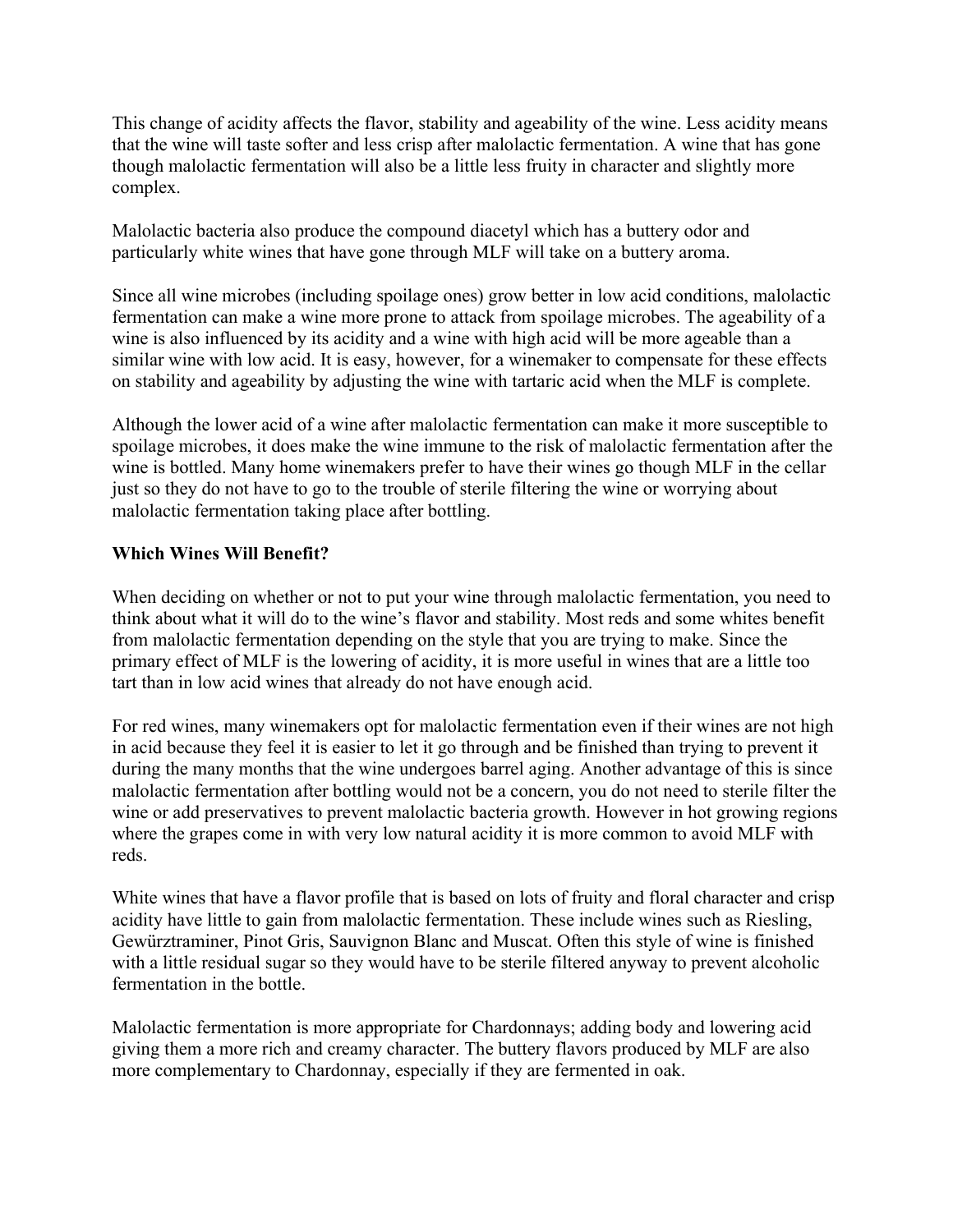Malolactic fermentation can give you options to control the flavor of the wine that you are making. Many Chardonnays are now being produced without being aged on wood or undergoing malolactic fermentation. This method makes a refreshing wine that is lean and tart and allows the delicate fruit flavors of the variety to shine through. This also allows you to add some diversity to your winemaking; if you are making two carboys worth of Chardonnay from the same grapes, why not have one go through malolactic fermentation with some French oak and on the other skip oak and MLF? This is a simple way to add some variety to your production.

For wines that are made from kits or concentrate rather than grapes, it is best to follow the directions. Kit wines are usually designed to be fermented, bottled and consumed quickly so there isn't the time for a slow MLF. Moreover juice from kits often has been adjusted, so MLF would be difficult or even detrimental.

The key is to decide if your wine would taste better if it goes though malolactic fermentation or better if it does not. If you think that your wine would be improved, take active steps to see that your wine has a successful malolactic fermentation. Conversely if you conclude that the style of wine that you are making would be better without MLF, then you should take precautions to prevent it from happening.

# Promoting MLF

To begin malolactic fermentation, you must add malolactic bacteria to the wine. This can be done in several ways. The simplest and the most successful method is usually to add a commercially prepared malolactic bacteria culture to the wine. Unfortunately this is usually the most expensive method as well costing about \$7.00 to \$12.00 to inoculate a 5 gallon (19 L) carboy of wine. Using a store bought culture will give you the best chance for success and the quickest fermentation. Be sure to follow the manufacturer's recommendations exactly to get the best results. You can use less than the recommended dosage, but the fermentation will proceed more slowly.

Malolactic bacteria will remain in the surface of the wood of a used barrel after it has been emptied and cleaned so you can also inoculate with malolactic bacteria by racking the wine into a barrel that has previously stored a wine undergoing MLF. Another technique for winemakers on a budget is to cross inoculate from one wine to another. This is done by taking a little bit of wine from a container that is in the middle of MLF and adding it to another lot of wine. When cross inoculating, add about 5 to 10% of the volume of the wine that you are inoculating. Be sure that the wine that is being added is without defects and right in the middle of MLF. This method can be successful, but carries a greater risk of spoilage.

For the bacteria to perform a successful malolactic fermentation, the conditions in the wine must be conducive to their growth. The bacteria do best in unclarified wine with lots of nutrients, low acid, low alcohol, and no SO2. While they can ferment under more harsh circumstances they often will ferment very slowly and sometimes will not be able to finish MLF.

# When to Inoculate